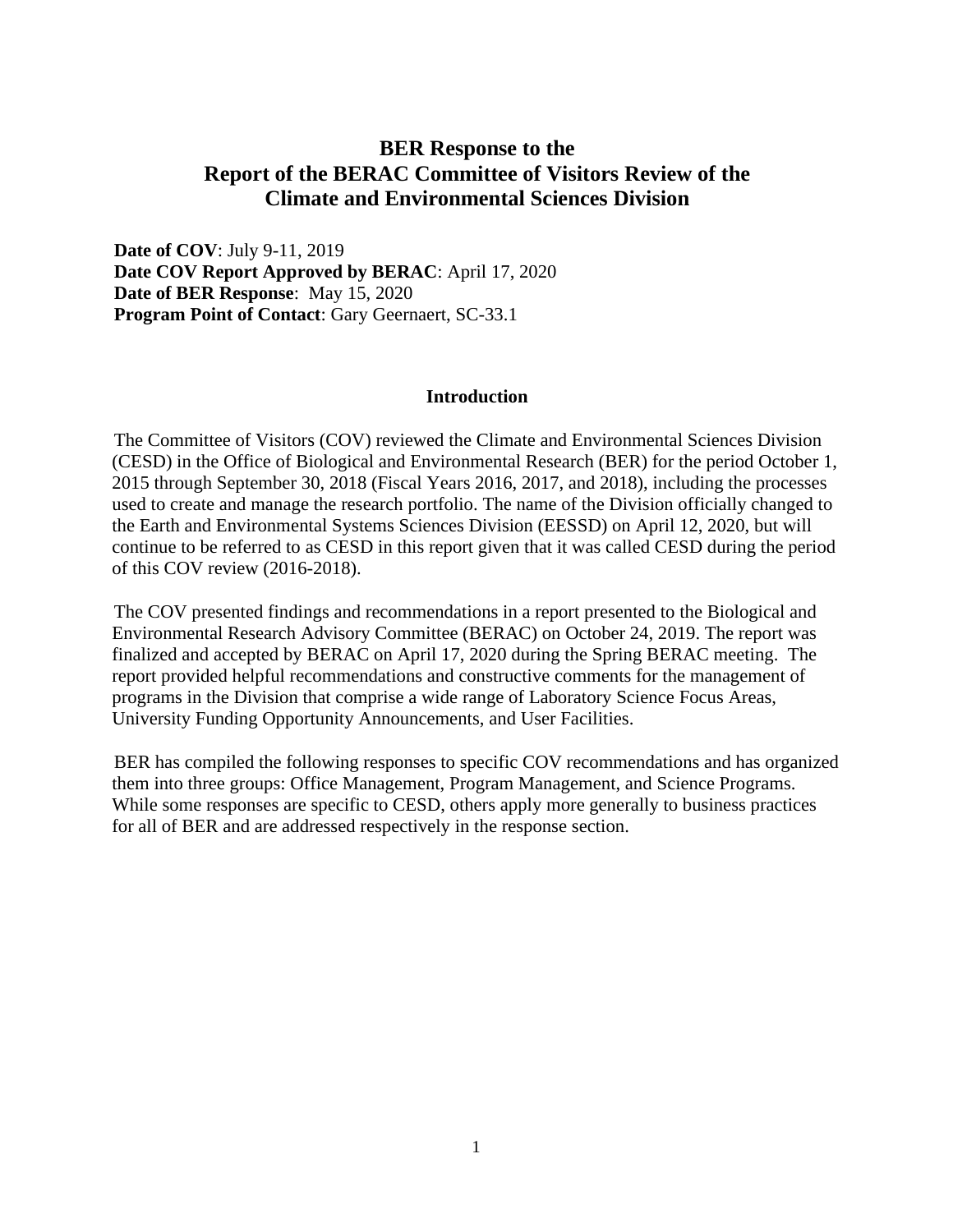| <b>COV Recommendation</b>                                                                                                                                                                                                                | <b>Response</b>                                                                                                                                                                                                                                                                                                                                                                                                                                                                                                                                                                                           |  |
|------------------------------------------------------------------------------------------------------------------------------------------------------------------------------------------------------------------------------------------|-----------------------------------------------------------------------------------------------------------------------------------------------------------------------------------------------------------------------------------------------------------------------------------------------------------------------------------------------------------------------------------------------------------------------------------------------------------------------------------------------------------------------------------------------------------------------------------------------------------|--|
| <b>Office Management</b>                                                                                                                                                                                                                 |                                                                                                                                                                                                                                                                                                                                                                                                                                                                                                                                                                                                           |  |
| To strengthen management and operation of<br>BER, it is recommended to hire several<br>additional program managers and to support<br>travel of program managers to fulfil their<br>review functions at laboratories and<br>universities. | BER has worked quickly to open and fill three program<br>manager positions for its Earth and Environmental<br>System Modeling, Atmospheric Systems Research, and<br>Environmental System Sciences programs. There<br>remains a need to increase the number of program<br>managers with increasing budgets. BER is exploring<br>additional support with IPAs, detailees, and AAAS<br>fellows. BER received an increase to its travel budget<br>in recent years, allowing for expanded engagement of<br>program managers in workshops, conferences,<br>laboratory site-visits, and on-site project reviews. |  |
| CESD is encouraged to maintain an active<br>engagement and partnership with software<br>developers in the Office of Science to<br>improve the speed, organization, and efficacy<br>of review and award management functions<br>in PAMS.  | BER will explore possibilities to improve the speed<br>and organization of the PAMS interface.                                                                                                                                                                                                                                                                                                                                                                                                                                                                                                            |  |
| <b>Programmatic Management</b>                                                                                                                                                                                                           |                                                                                                                                                                                                                                                                                                                                                                                                                                                                                                                                                                                                           |  |
| CESD is encouraged to strengthen<br>investment in the university community<br>with the goal of improving BER science<br>outcomes.                                                                                                        | CESD values the university contribution to the CESD<br>science challenges and will continue to provide<br>strategic opportunities through its FOAs to maintain<br>and strengthen science outcomes. These opportunities<br>are balanced against strong continuing support of<br>unique facilities and capabilities at the DOE Labs<br>needed as part of DOE's participation in the multi-<br>agency USGCRP coordination effort.                                                                                                                                                                            |  |
| The COV recommends BER maintain its<br>commitment to excellence by engaging<br>university partners in planning and synthesis<br>workshops, and establishing more transparent<br>mechanisms for universities to engage.                   | BER will continue its commitment to assuring active<br>community engagement in the design and conduct of<br>workshops and Town Hall events. CESD will continue<br>to invest and place high value on university-based<br>science. CESD encourages its SFAs to collaborate<br>with the community, and we strongly encourage<br>University grantees to link to SFAs where appropriate.                                                                                                                                                                                                                       |  |

## **Responses to Key Comments and Recommendations**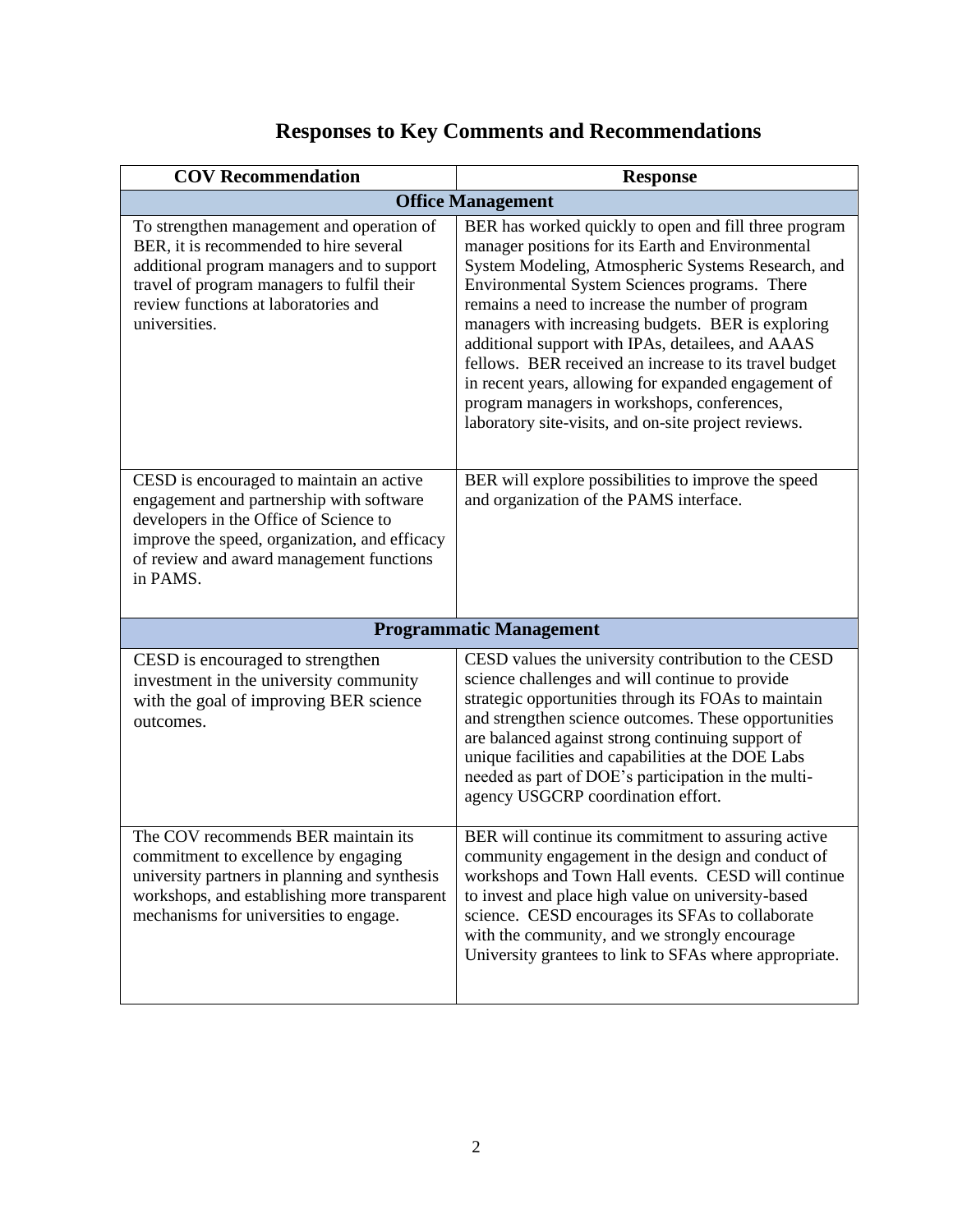| The COV recommends that CESD and BER<br>develop the means to track funding trends for<br>lab and university programs over the past 10<br>years, and for this information to be included<br>in review materials for the next COV.                                                                                  | BER will hereinafter include these data in the<br>information and briefing packages that are provided<br>in advance to all future COVs.                                                                                                                                                                                                                                                                                                                                                       |  |
|-------------------------------------------------------------------------------------------------------------------------------------------------------------------------------------------------------------------------------------------------------------------------------------------------------------------|-----------------------------------------------------------------------------------------------------------------------------------------------------------------------------------------------------------------------------------------------------------------------------------------------------------------------------------------------------------------------------------------------------------------------------------------------------------------------------------------------|--|
| The COV recommends that CESD (and BER)<br>makes a formal commitment to inclusive<br>excellence by creating a plan that articulates<br>diversity goals, and that BER also collect<br>long-term statistics on diversity to track<br>changes over time.                                                              | BER makes a special effort to include diversity as a<br>factor in the composition of all of its activities. We<br>fully embrace the SC policy on diversity, i.e.,<br>"SC's effective stewardship and promotion of<br>diverse and inclusive workplaces that value and<br>celebrate a diversity of people, ideas, cultures, and<br>educational backgrounds is foundational to<br>delivering on our mission." BER will support and<br>implement the Office of Science protocol on this<br>topic. |  |
| The COV recommends flexibility on the<br>renewal process and timeline for successful<br>SFA <sub>s</sub> .                                                                                                                                                                                                        | BER is dedicated to ensure scientific rigor through<br>the review process. BER will maintain flexibility in<br>the SFA timeline as warranted, but will continue<br>with the current SFA review timeline.                                                                                                                                                                                                                                                                                      |  |
| <b>Science Programs</b>                                                                                                                                                                                                                                                                                           |                                                                                                                                                                                                                                                                                                                                                                                                                                                                                               |  |
| The COV recommends that CESD develop a<br>strategy for model integration across scales.<br>This can mean different things within and<br>across different programs. A key goal of this<br>program should be to encourage new<br>interdisciplinary modeling science that spans<br>different existing program areas. | CESD has made tremendous progress in leading<br>community efforts to integrate interdisciplinary models<br>across scales. The NGEE projects and the new coastal<br>efforts are particularly focused on this type of<br>integration, and they have achieved success with a view<br>towards improved predictability and with greater<br>certainty. CESD will continue to broaden the strategy<br>and encourage even greater interdisciplinarity.                                                |  |
| The COV recommends reviewing<br>programmatic means to align observational<br>and modeling components of the scientific<br>program and that any synergies are optimally<br>benefiting broader scientific objectives.                                                                                               | CESD will continue to promote through FOAs, SFAs,<br>the ARM facility, and large projects the programmatic<br>linkages between theory, experiment, and modeling<br>across scales under the MODEX (model-experiment)<br>paradigm. The Cyberinfrastructure working group<br>meetings will be tasked to explore processes to<br>strengthen the linkages.                                                                                                                                         |  |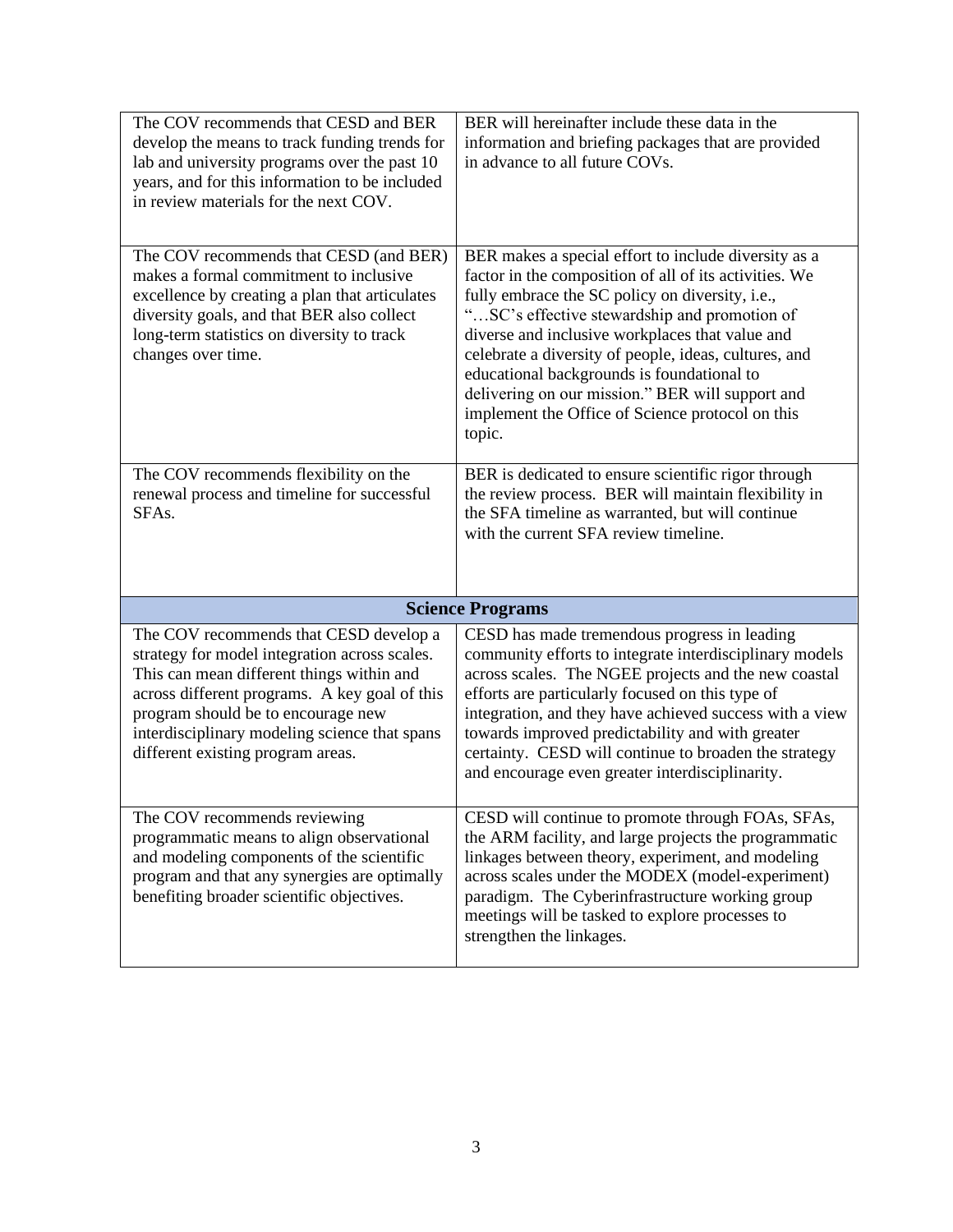| We recommend that CESD develop a plan to<br>assess how different data archives, including<br>ESSDIVE, the ARM archives, and others, may<br>be integrated.                                                                                                                                                                                                                                                               | CESD is committed to the ARM strategy to host a<br>data archive as part of the facility; ARM already<br>shares its metadata with multiple national and<br>international archives to increase data access by the<br>broader community. CESD will explore mechanisms<br>to make it easier for scientists to access and use<br>datasets across ARM, ESS-DIVE, and ESGF, in order<br>to maximize scientific productivity and impact.                                                                                                                                    |
|-------------------------------------------------------------------------------------------------------------------------------------------------------------------------------------------------------------------------------------------------------------------------------------------------------------------------------------------------------------------------------------------------------------------------|---------------------------------------------------------------------------------------------------------------------------------------------------------------------------------------------------------------------------------------------------------------------------------------------------------------------------------------------------------------------------------------------------------------------------------------------------------------------------------------------------------------------------------------------------------------------|
| The COV recommends CESD embark on<br>developing a strategic plan for harmonizing its<br>data collection, archiving, and data<br>access/manipulation capabilities. An effective<br>plan may include best practices guidelines,<br>archiving procedures, standards for data<br>longevity and access, and co-location of data<br>and computational resources required to create<br>a new environment for machine learning. | A community workshop will be organized to explore<br>novel approaches to harmonizing data informatics<br>(including machine learning) and management across<br>its various programs.                                                                                                                                                                                                                                                                                                                                                                                |
| The COV recommends a comprehensive<br>review of CESD's computational needs across<br>programs and development of a living plan for<br>new computer investments. It is also<br>recommended that CESD find ways to reduce<br>wait times, increase accessibility, and<br>streamline allocations of computational<br>resources to funded projects.                                                                          | CESD will continue to conduct annual assessments of<br>computational needs across its science programs and<br>facilities, and enhance computational resources through<br>programmatic investments as the need arises. CESD<br>coordinates its computational needs and investment<br>strategies with ASCR, and will explore ways to reduce<br>wait times at NERSC, OLCF, and ALCF. CESD will<br>continue to invest mid-range computational resources<br>to support individual programmatic needs and help<br>alleviate resource limitations at ASCR user facilities. |
| The COV recommends that CESD explore a<br>formal review process for evaluating the<br>management of ARM facilities whose support<br>is distributed across the national labs,<br>including but not limited to ARM mobile<br>facilities (AMFs).                                                                                                                                                                           | The ARM facility undergoes a rigorous triennial<br>review process, that includes performance<br>management, value to science, and efficiencies gained<br>by multi-lab engagement. CESD will consider ways to<br>incorporate additional metrics to evaluate, e.g., lab<br>performance and lab-unique leveraging opportunities in<br>support of the ARM facility's vision and goals.                                                                                                                                                                                  |
| The COV recommends that ARM<br>systematically track data set use and<br>publication citation statistics.                                                                                                                                                                                                                                                                                                                | The ARM facility systematically tracks many statistics<br>related to data set use and publication citations and<br>presents this information to reviewers during its<br>Triennial Reviews. CESD will make more of these<br>statistics available to future COVs.                                                                                                                                                                                                                                                                                                     |